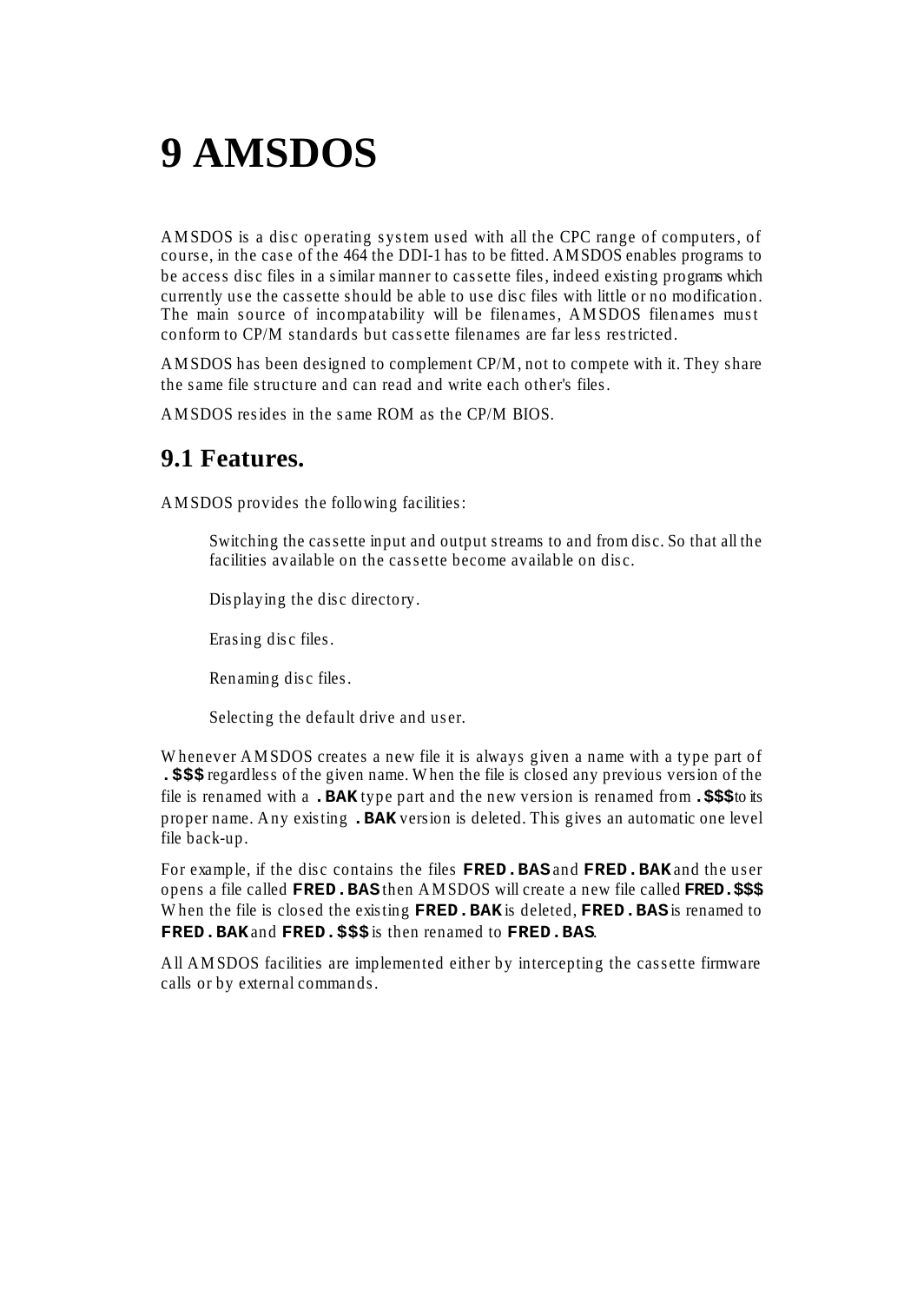The intercepted firmware calls are:

CAS IN OPEN CAS IN CHAR CAS IN DIRECT CAS RETURN CAS TEST EOF CAS IN CLOSE CAS IN ABANDON CAS OUT OPEN CAS OUT CHAR CAS OUT DIRECT CAS OUT CLOSE CAS OUT ABANDON CAS OUT CATALOG

The remaining cassette firmware calls are not intercepted and remain unaffected.

Full descriptions of both the tape and disc versions of these routines are given in section 15.

The AMSDOS external commands are:

| A              | Selects default drive A:                      |
|----------------|-----------------------------------------------|
| в              | Selects default drive B:                      |
| <b>CPM</b>     | Cold boot CP/M                                |
| DIR            | Display disc directory                        |
| DISC           | Redirect cassette routines to disc            |
| DISC.IN        | Redirect cassette input routines to disc      |
| DISC.OUT       | Redirect cassette output routines to disc     |
| <b>DRIVE</b>   | Select default drive                          |
| ERA            | Erase files                                   |
| REN            | Rename files                                  |
| <b>TAPE</b>    | Redirect cassette routines to cassette        |
| <b>TAPE.IN</b> | Redirect cassette input routines to cassette  |
| TAPE.OUT       | Redirect cassette output routines to cassette |
| USER           | Select default user                           |

From BASIC all these commands must be preceded by a '|'.

Some of these commands require parameters.

Full descriptions of these external commands are given in section 20.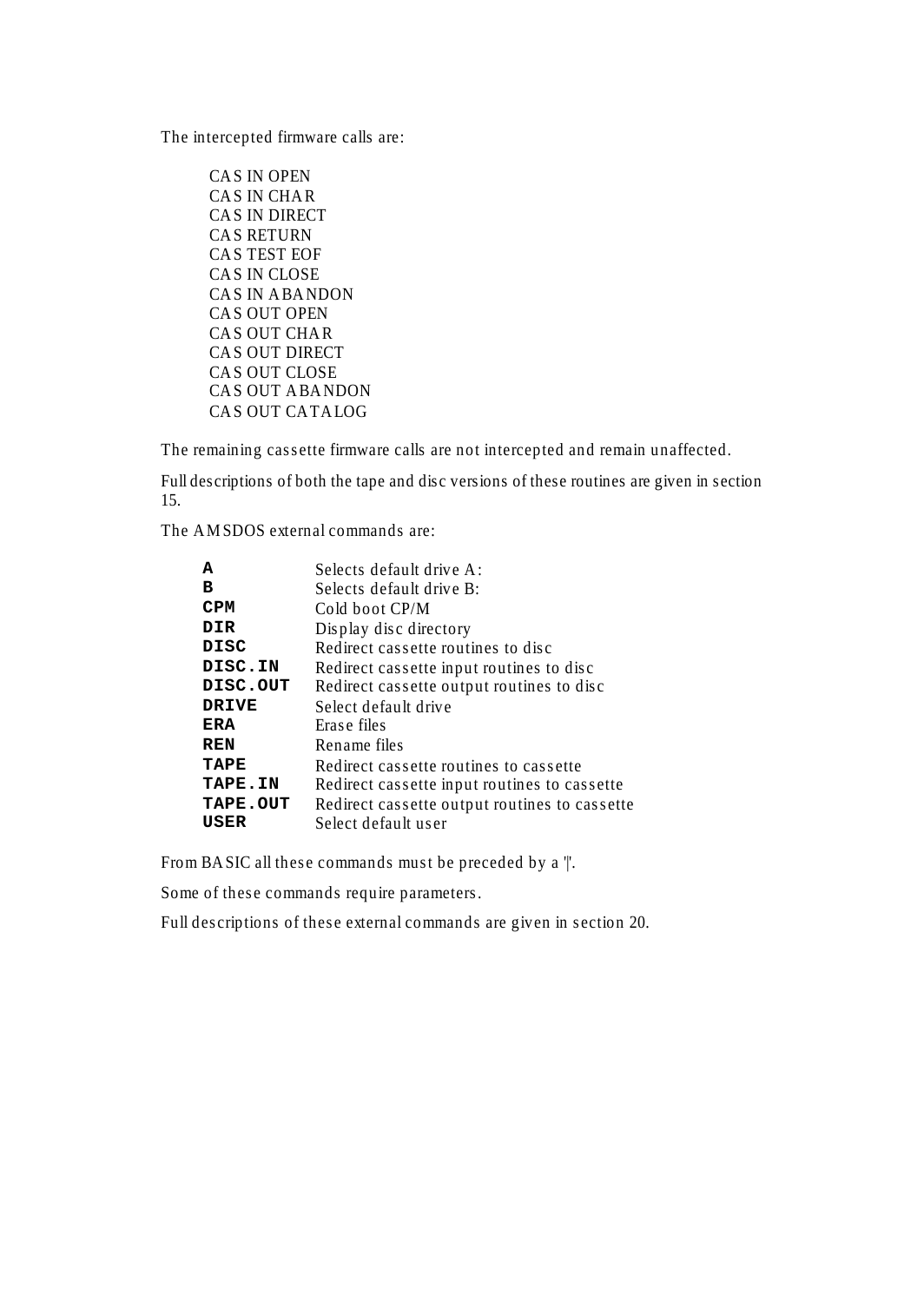## **9.2 Filenames**

AMSDOS filenames are upwards compatible with CP/M filenames. But in addition the user number may also be specified and non-significant spaces are permitted before and after the name and any embedded punctuation.

Examples:

| <b>ANAME</b>           | Default user, drive, and type               |
|------------------------|---------------------------------------------|
| 10: WOMBAT. TXT        | Default drive, and user number 10           |
| 2A: WOMBAT. TXT        | User 2, on Drive $A$ :                      |
| $*$ , $*$              | Default drive, user, and all files          |
| $5B$ : POSSUM . \$\$\$ | A name with non-significant spaces          |
| a:aard?ark             | Lowercase, AMSDOS will convert to uppercase |

If given, the user number must be in the range 0..15, the drive letter must be A or B. If either the user or the drive is given they must be followed by a colon.

The following characters may be used in the name and type parts:

**a-z A-Z 0-9 ! " # \$ & ' + - @ ^ ' } {**

Any other characters will cause the commands to fail with the message:

#### **BAD COMMAND**

The characters '**?**' and '**\***' are wildcards, that is, when placed within a filename or type it will be interpreted as 'any valid character'. For example if the filename '**G??E??.B\***' was used in the **|DIR** command then the files '**GAME1.BAS**' '**GAME1.BAK**' '**GAME29.BAS**' and '**GREET.BAS**', and any matching combinations, would be displayed in the directory.

When parsing a filename, AMSDOS shifts lower case letters into uppercase and removes bit 7.

If the user or drive is omitted then the current default values are assumed. These defaults may be set by the user.

If the type part is omitted then a default type is assumed. This depends on the context in which the name is being used, but usually a default type part of three spaces is assumed.

## **9.3 File Headers**

Cassette files are subdivided into 2K blocks, each of which is preceded by header. CP/M files do not have headers. AMSDOS files may, or may not have a header depending on the contents of the file. This will not cause problems for programs written in BASIC but it is an important difference between cassette and disc files.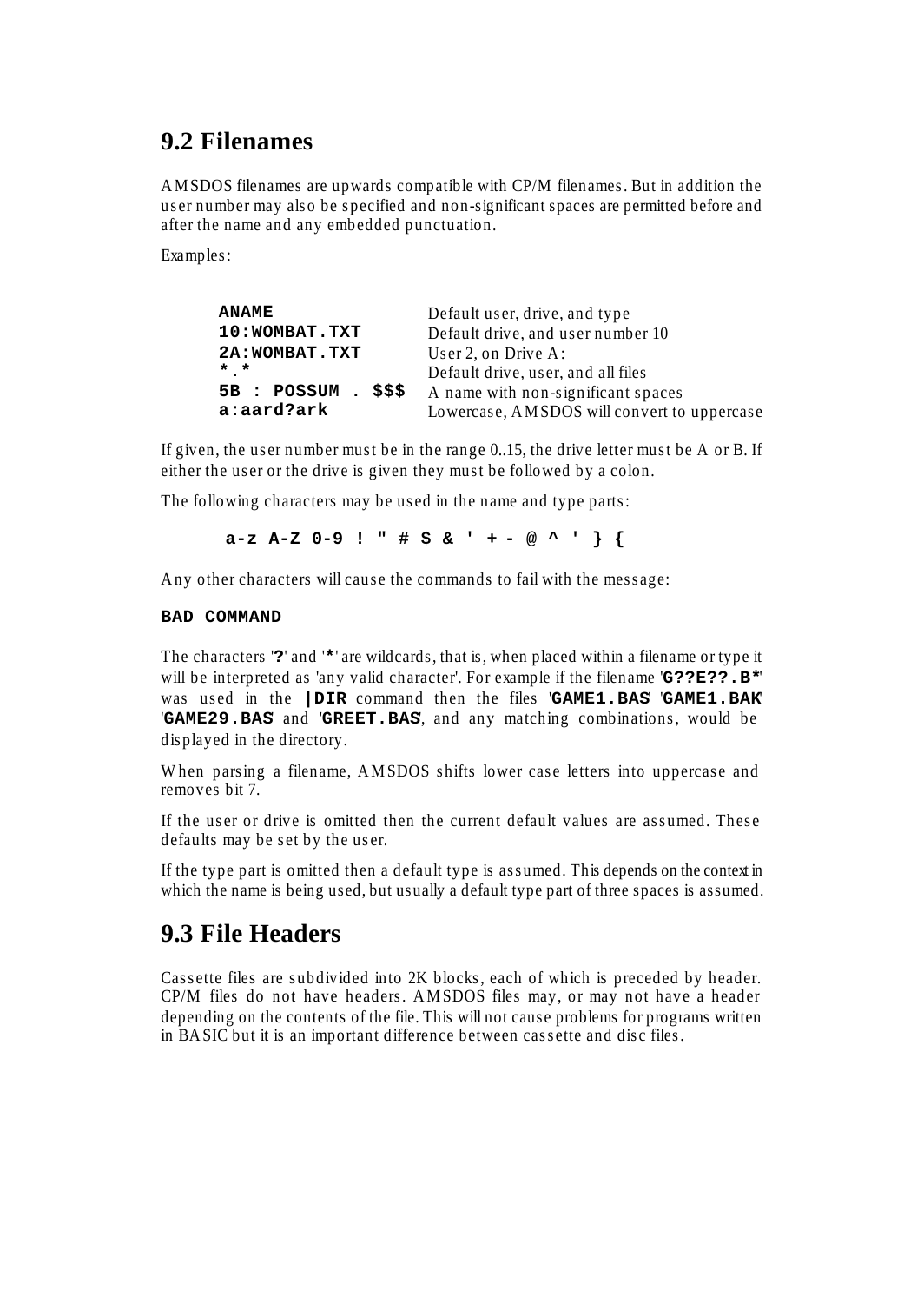Unprotected ASCII files do no have header. All other AMSDOS files have a single header in the first 128 bytes of the file, the header record. These headers are detected by checksumming the first 67 bytes of the record. If the checksum is as expected then a header is present, if not then there is no header. Thus it is possible, though unlikely, that a file without a header could be mistaken for one with a header.

The format of the header record is as follows:

| <b>Bytes</b> | 063   | Cassette/Disc header (see below)                                                                                        |
|--------------|-------|-------------------------------------------------------------------------------------------------------------------------|
|              | 6466  | Length of the file in bytes, excluding the header<br>record. 24 bit number, least significant byte in lowest<br>address |
|              | 6768  | Sixteen bit checksum, sum of bytes 066                                                                                  |
|              | 69127 | Undefined                                                                                                               |

The use that the cassette manager makes of the header is described in section 8.4. AMSDOS uses the header as follows:

|                | <b>Bytes</b>           |                                                                                                                    |
|----------------|------------------------|--------------------------------------------------------------------------------------------------------------------|
| Filename       | 0<br>18<br>911<br>1215 | User number, $\text{\#}00.\text{\#}0F$<br>Name part, padded with spaces<br>Type part, padded with spaces<br>$\#00$ |
| Block number   | 16                     | Not used, set to 0                                                                                                 |
| Last block     | 17                     | Not used, set to 0                                                                                                 |
| File type      | 18                     | As per cassette                                                                                                    |
| Data length    | 1920                   | As per cassette                                                                                                    |
| Data location  | 2122                   | As per cassette                                                                                                    |
| First block    | 23                     | Set to #FF, only used for output files                                                                             |
| Logical length | 2425                   | As per cassette                                                                                                    |
| Entry address  | 2627                   | As per cassette                                                                                                    |
| Unallocated    | 2863                   | As per cassette                                                                                                    |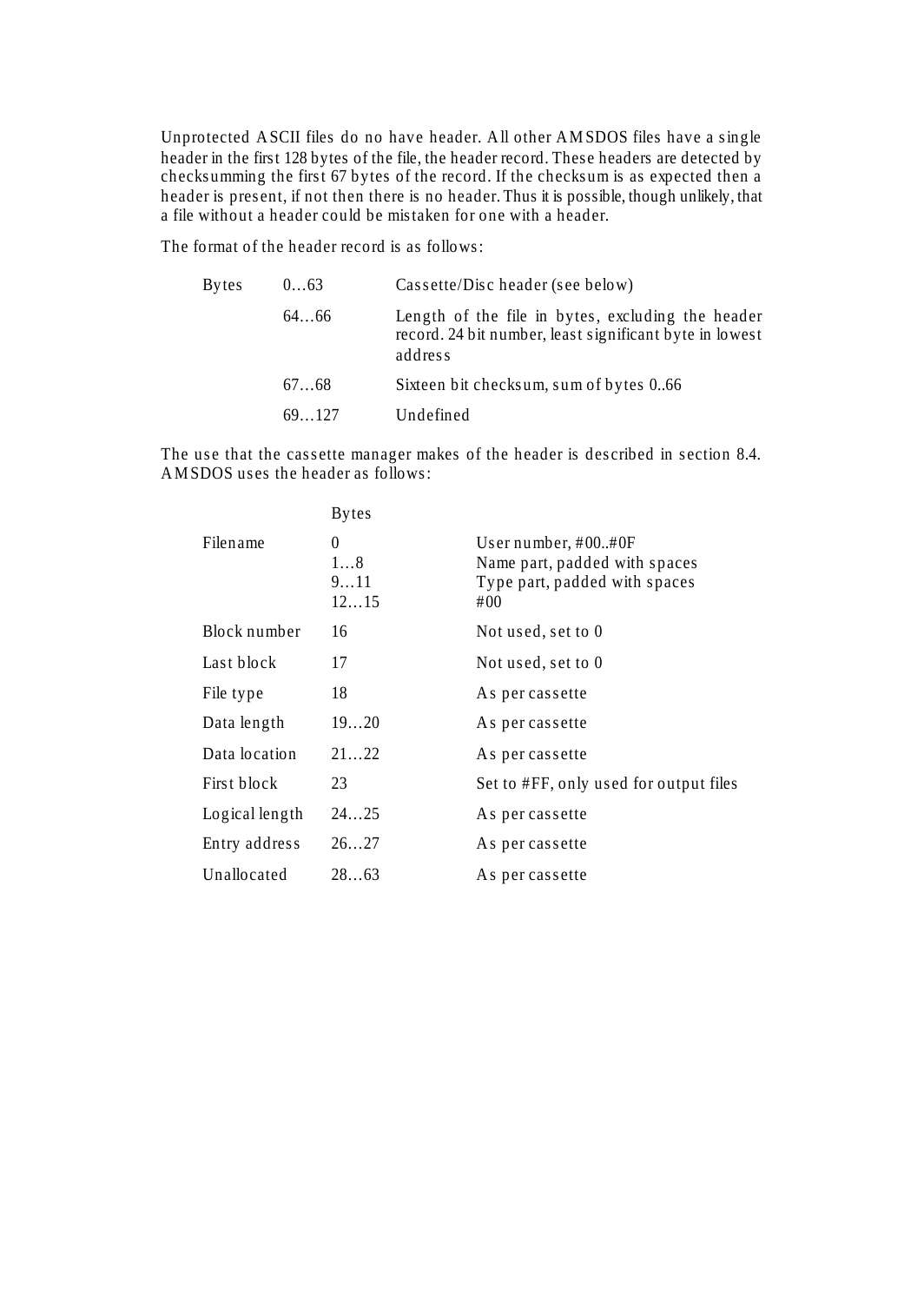When a file without a header is opened for input a fake header is constructed in store as follows:

|                                           | <b>Bytes</b>                  |                                                                                                        |
|-------------------------------------------|-------------------------------|--------------------------------------------------------------------------------------------------------|
| Filename                                  | $_{0}$<br>18<br>9.11<br>12.15 | User number, $\#00$ $\#FF$<br>Name part, padded with spaces<br>Type part, padded with spaces<br>$\#00$ |
| File type<br>Data location<br>First block | 18<br>19.20<br>つつ             | #16, unprotected ASCII version 1<br>Address of 2K buffer<br># $FF$                                     |

All other fields are set to zero.

## 9.4 Disc Organisation

AMSDOS and the CP/M 2.2 BIOS support three different disc formats: SYSTEM format, DATA ONLY format, and IBM format. The CP/M Plus BIOS supports the SYSTEM and DATA formats but not IBM format.

The BIOS automatically detects the format of a disc. Under CP/M this occurs for drive A at a warm boot and for drive B the first time it is accessed. Under AMSDOS this occurs each time a disc with no open files is accessed. To permit this automatic detection each format has unique sector numbers as detailed below.

3 inch discs are double sided, but only one side may be accessed at a time depending on which way round the user inserts the disc. There my be different formats on the two sides.

#### **Common To All Formats**

Single sided (the two sides of a 3 inch disc are treated separately).

512 byte physical sector size.

40 track numbered 0 to 39.

1024 byte CP/M block size.

64 directory entries.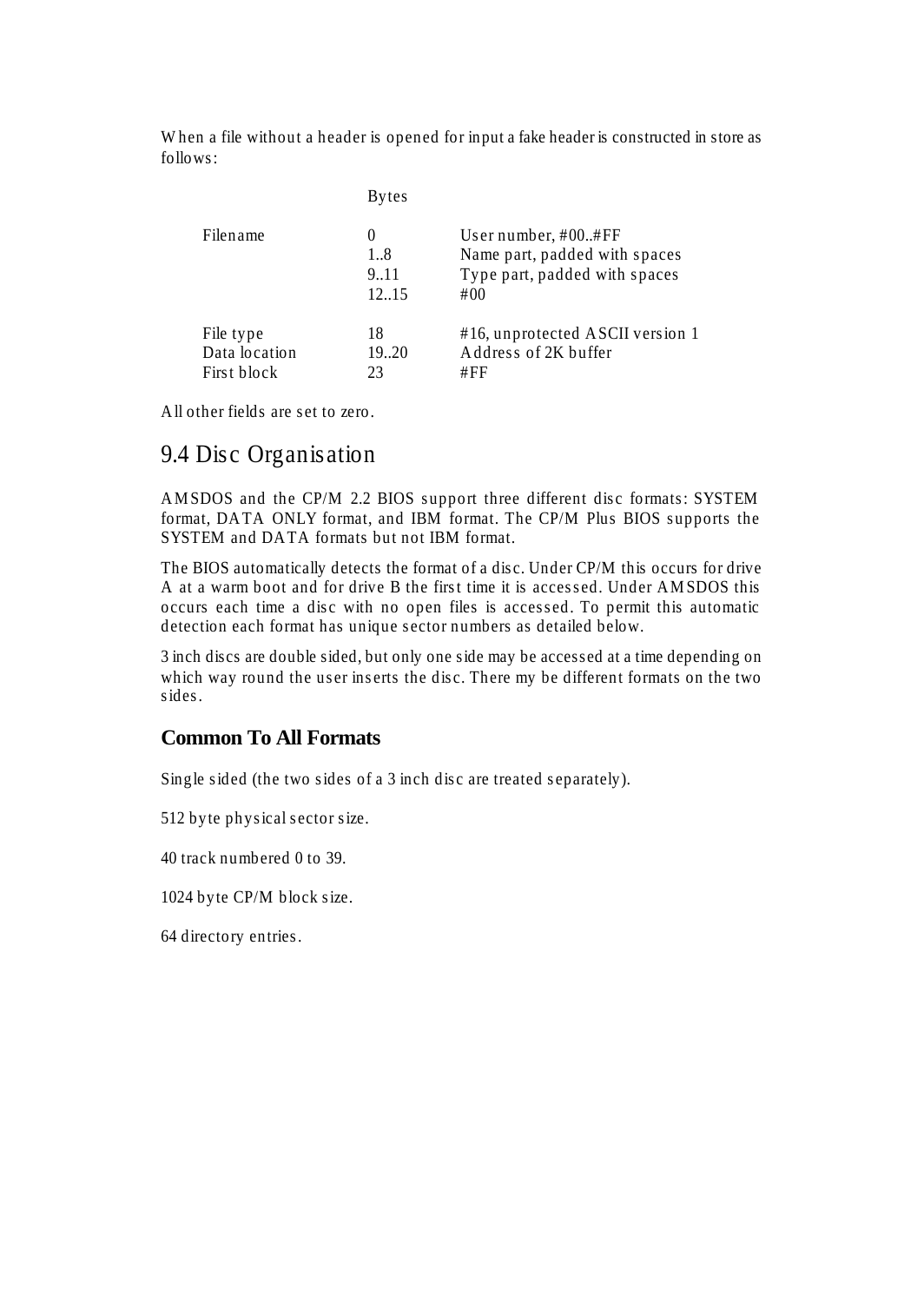#### **System Format**

9 sectors per track numbered #41 to #49.

2 reserved tracks.

2 to 1 sector interleave.

The system format is the main format supported, CP/M can only be loaded (Cold Boot) from a system format disc. CP/M 2.2 also requires a system format disc to warm boot. The reserved tracks are used as follows:

| Track 0 sector                     | #41:                | hoot sector.         |
|------------------------------------|---------------------|----------------------|
| Track 0 sectors                    | #42:                | configuration sector |
| Track 0 sectors                    | #43#47:             | unused               |
| Track 0 sectors<br>Track 1 sectors | #48.#49:<br>#41#49: | and<br>CCP and BIOS  |

CP/M Plus only uses Track 0 sector #41 as a boot sector Track 0 sector #42...#49 and Track 1 are unused.

Note: Another format called 'VENDOR' format is a special version of system format which does not contain any software on the two reserved tracks. It is intended for use in software distribution.

#### **Data Only Format**

9 sectors per track numbered #C1 to #C9.

0 reserved tracks.

2 to 1 sector interleave.

This format is not recommended for use with CP/M 2.2 since it is not possible to 'warm boot' from it. However, because there is a little more disc space available it is useful for AMSDOS or CP/M Plus.

#### **IBM Format**

8 sectors per track numbered 1 to 8

1 reserved track

no sector interleave

This format is logically the same as the single-sided format used by CP/M on the IBM PC. It is intended for specialist use and is not otherwise recommended as it is not possible to 'warm boot' from it.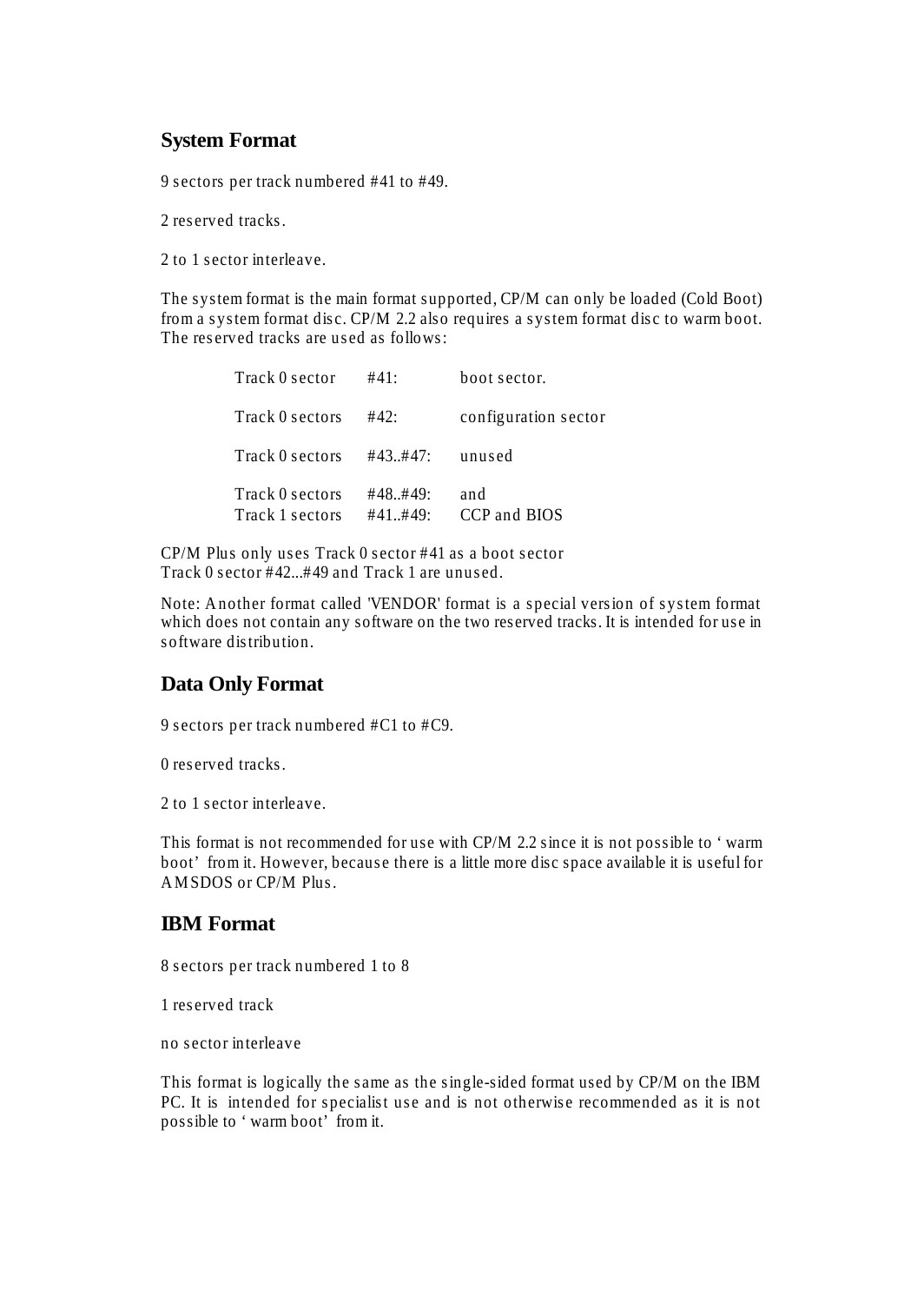## 9.5 Boot Sector

In order that non-CP/M systems may be implemented at a later date the BIOS initialization is performed, in part, by a boot program which is read from the disc before attempting to load CP/M. In the non-CP/M case the boot program would not jump to the warm boot routine but go on its own way, using the BIOS and firmware routines as desired.

The boot program is in the boot sector which is the first sector (sector #41) on track 0.

During a cold boot the BIOS is initialized into a minimum state before loading and executing the boot program. This state is as follows.

All routines in the ROM copy of the BIOS jumpblock all the routines in the extended jumpblock are available.

Alternate and IY register saving is enabled.

Interrupts are indirected via the BIOS and run on the BIOS's stack.

Disc messages are enabled.

The initial command buffer is empty.

The IOBYTE at #0003 is initialized to #81 (**LST:=LPT:**, **PUN:=TTY:**, **RDR:=TTY:**, **CON:=CRT:**).

The current drive at #0004 is initialized to #00.

The serial interface is not initialized.

The CCP and BDOS are not in store.

The CP/M jumps at #0000 and #0005 are not initialized.

The boot sector is read and loaded into store at #0100; the stack pointer is initialized to a value immediately below the BIOS's data (#AD33 is normal) area and the boot program is entered at #0100. The boot program may use store from #0100 upwards until it reaches the stack.

To run CP/M the boot program must, at least, jump to the warm boot entry in the ROM jumpblock.

The boot program for CP/M 2.2 loads and obeys the configuration sector and then warm boots CP/M.

The boot program for CP/M Plus searches for, loads and executes a file with the type part .EMS.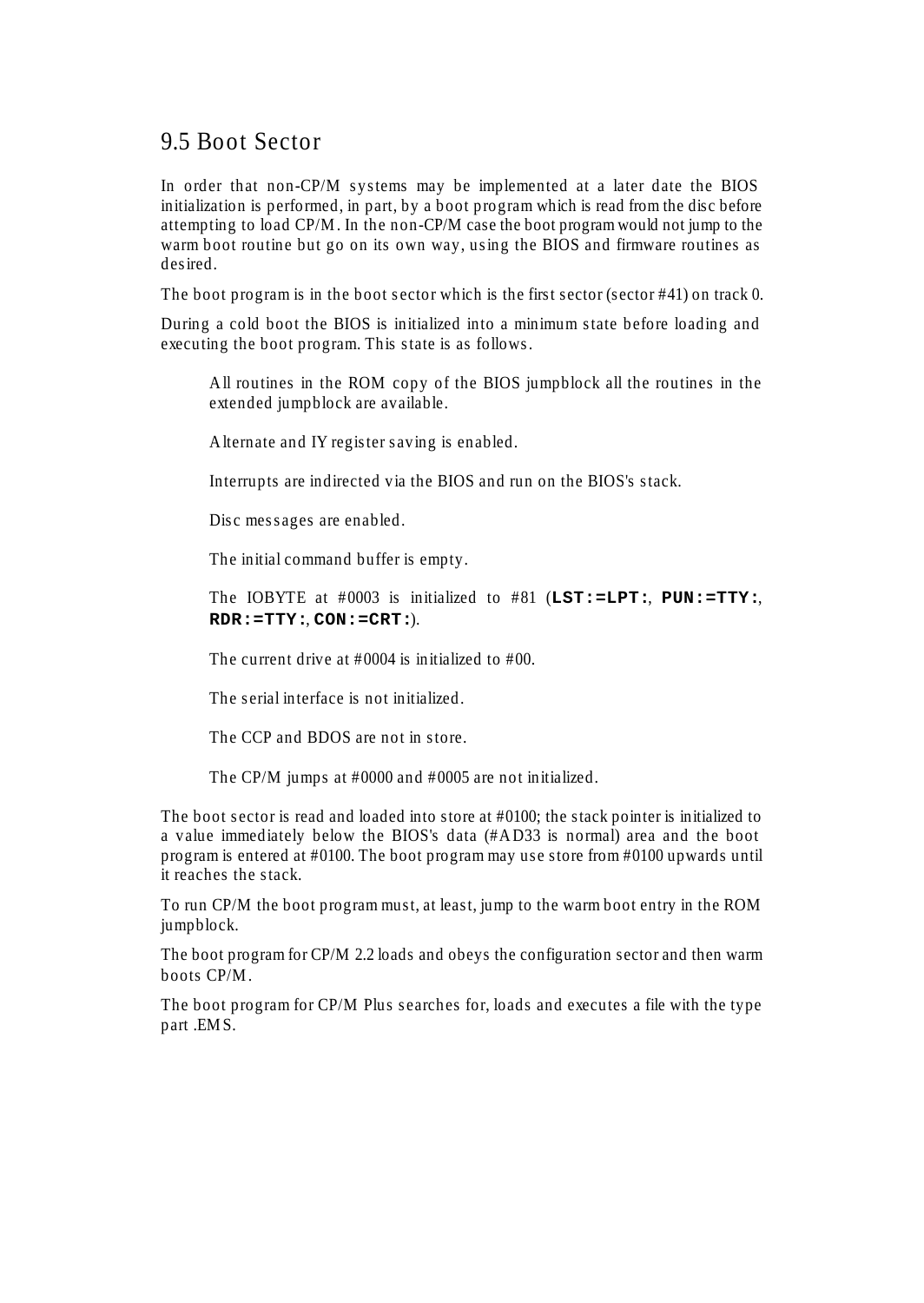The boot program has the following interface:

Entry:

SP=highest address available+1 (a good place for the stack) BC=address of ROM copy of BIOS jumpblock (BOOT)

Exit:

To run CP/M the program should jump to the WBOOT entry in the above jumpblock

The ROM copy of the BIOS jumpblock should not be used at any time (indeed, only the boot program knows where it is).

## **9.6 AMSDOS Messages**

AMSDOS uses the CP/M 2.2 BIOS in order the access the disc. Thus the BIOS messages will be displayed in the event of a disc error. This section explains the meaning of the AMSDOS messages.

In the following <drive> means A or B, <filename> means an AMSDOS filename.

Bad command

There is a syntax error in a command or filename.

<filename> already exists

The user is trying to rename a file to a name which is already in use.

<filename> not found

The user is trying to open for input, erase or rename a file that does not exist.

Drive <drive>: directory full

There is no more free directory entries (64 directory entries per disc).

Drive <drive>: disc full

There are no more free disc blocks.

Drive <drive>: disc changed, closing <filename>

The user has changed the disc while files were still open on it.

<filename> is read only

The user is trying to erase or rename a file which is marked read-only. May also be caused by closing a file when existing version of the file is read-only.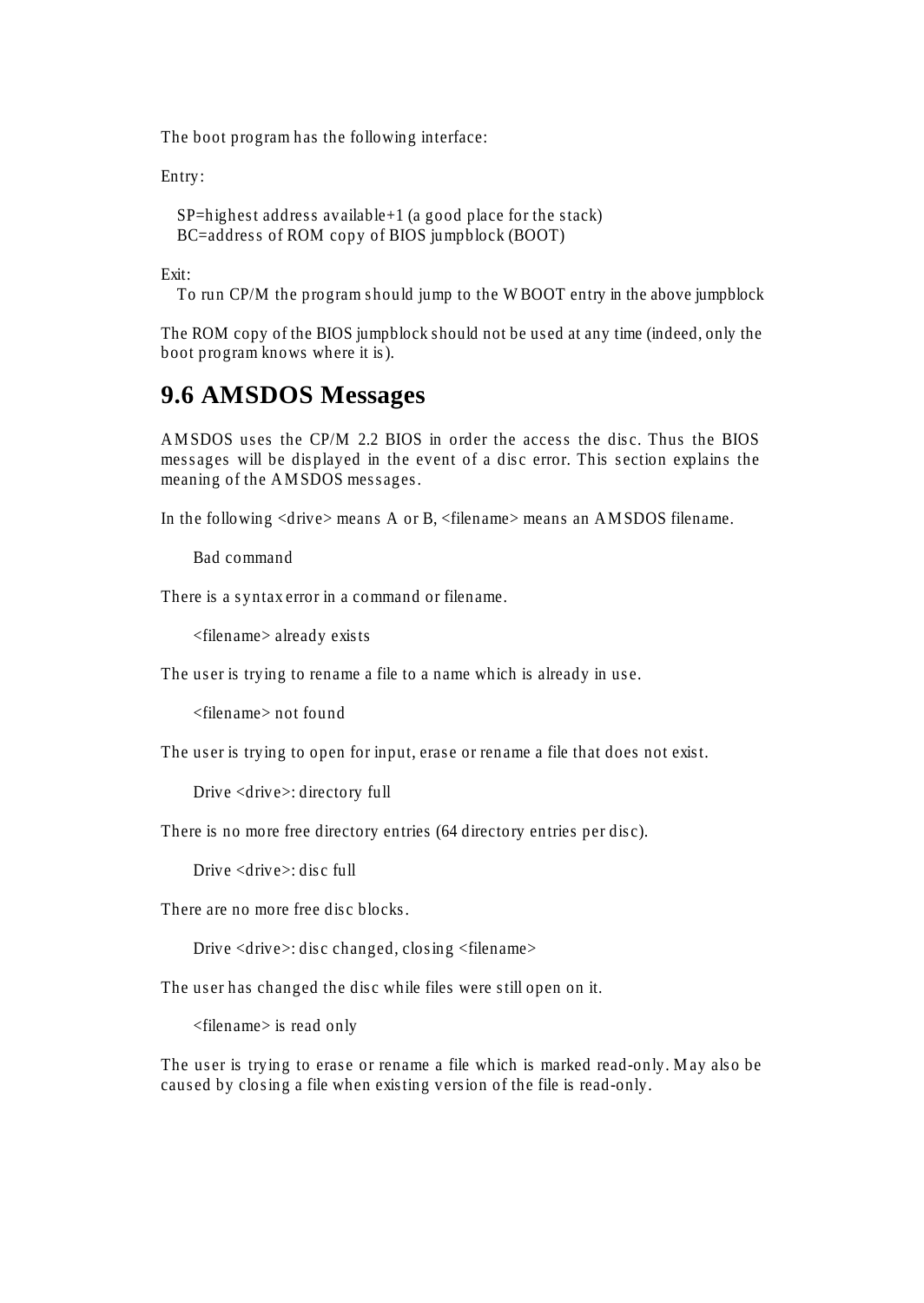## **9.7 BIOS Facilities Available to AMSDOS**

AMSDOS uses the CP/M BIOS 2.2 to access the disc. In order that a program running under AMSDOS may access the disc directly nine of the BIOS extended jumpblock routines are available. The routines are accessed as external commands. An example of using these commands is given in section 10.6.

**NOTE:** The BIOS extended jumpblock itself is not available, indeed it does not exist in the AMSDOS environment.

The BIOS routines available and their command names are as follows:

| <b>SET MESSAGE</b>     | Ctrl A | $(\#01)$ |
|------------------------|--------|----------|
| <b>SETUP DISC</b>      | Ctrl B | $(\#02)$ |
| SELECT FORMAT          | Ctrl C | $(\#03)$ |
| <b>READ SECTOR</b>     | Ctrl D | $(\#04)$ |
| WRITE SECTOR           | Ctrl E | $(\#05)$ |
| FORMAT TRACK           | Ctrl F | (#06)    |
| MOVE TRACK             | Ctrl G | $(\#07)$ |
| GET DR STATUS          | Ctrl H | (#08)    |
| <b>SET RETRY COUNT</b> | Ctrl I | $(\#09)$ |

These routines are described in section 19.

The word at #BE40 contains the address of the disc parameter header vector. Disc parameter headers and extended disc parameter blocks may be patched as required (see section 9.8).

**Only the BIOS facilities mentioned here may be used from a program running under AMSDOS.**

## **9.8 Store requirements**

When initialized AMSDOS reserves #500 bytes of memory from the memory pool and the kernel reserves another 4 for its external command chaining information.

When loading a machine code program from disc into store using the AMSDOS routine CAS IN DIRECT it is important that AMSDOS's variables are not overwritten. This presents a problem since in general it is not possible to discover where these variables are! This is because variables for expansion ROMs are allocated dynamically. Note that this problem does not arise when loading from the cassette since the cassette manager's variables are in the firmware variable area.

AMSDOS reserves store from the top of the memory pool so the simplest solution is to always load machine code programs into the bottom of store. The program can then relocate itself to a higher address if required.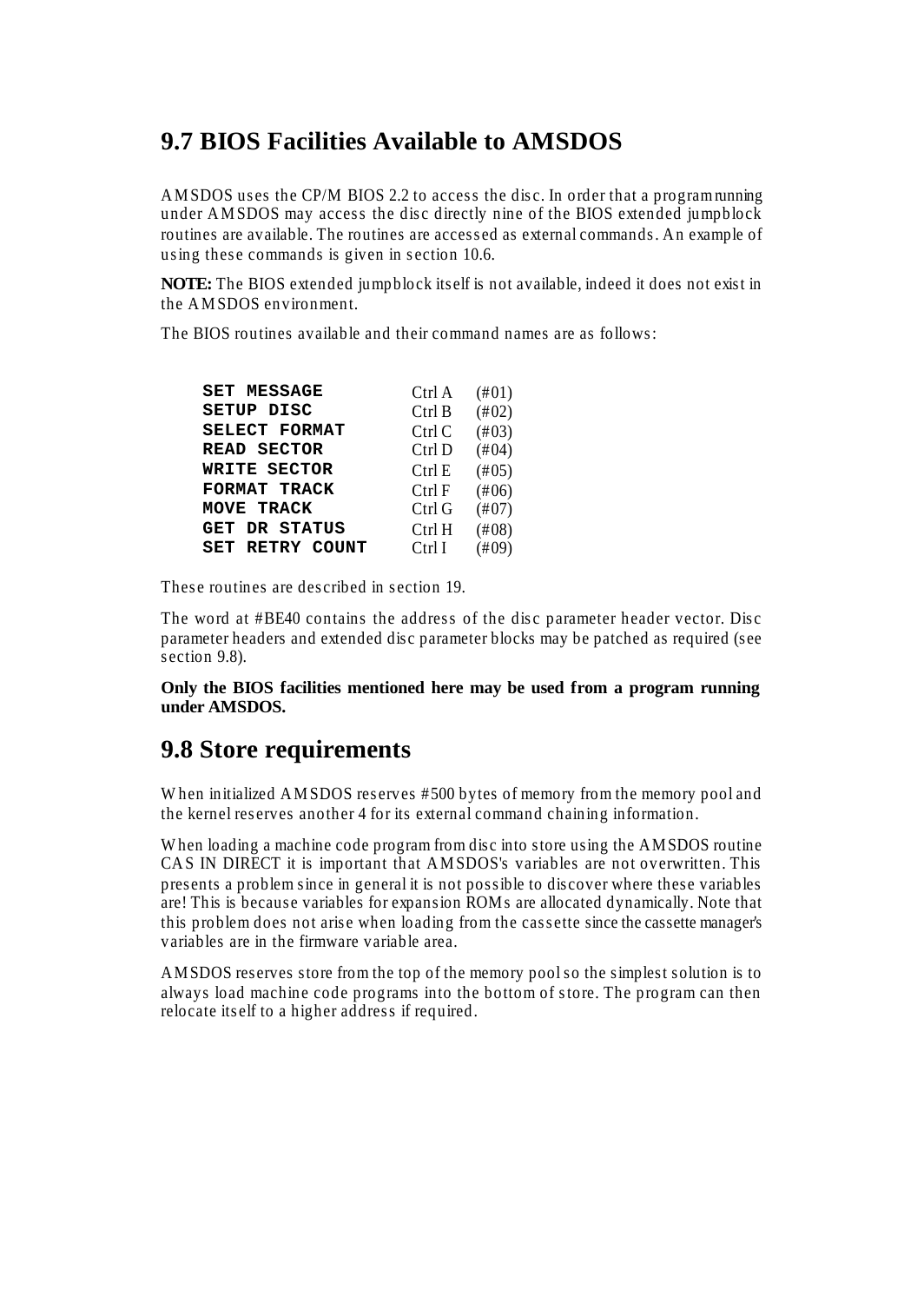Alternatively the machine code program could be loaded in two stages: first load and run a small loader in the bottom of store. The action of MC BOOT PROGRAM will have shut down all RSXs and extension ROMs. The loader program should now initialize AMSDOS using KL INIT BACK thus forcing AMSDOS variables to be wherever you so wish. The loader can now load the machine code program using the AMSDOS routines CAS IN OPEN, CAS IN DIRECT, and CAS IN CLOSE together with MC START PROGRAM.

In order to initialize AMSDOS using KL INIT BACK, AMSDOS's ROM number is required. To determine AMSDOS's ROM number look at any of the intercepted cassette jumpblock entries with the DISC routines selected. Each entry is a far call, the address part of which points at a three byte far address, the third part of the far address is the ROM number. Obviously this should be done before AMSDOS is shut done.

Existing machine code programs, developed on cassette systems without any expansion ROMs, frequently only use store to #ABFF in order to avoid BASICs variables. These can easily be modified to use AMSDOS. Write some machine code to initialize AMSDOS using KL INIT BACK. AMSDOS will reserve RAM down to #ABFC, almost the same as used by BASIC.

## **9.9 Extended Disc Parameter Blocks**

 In order to facilitate reading and writing 'foreign' discs of differing formats, all the parameters concerning a drive are kept in RAM in an extended CP/M disc parameter block (XPB). The knowledgeable user may patch an XPB.

There are two XPBs, one per drive.

XPB structure:

| bytes | 0.14: | standard CP/M 2.2 DPB (see below).                                                                |
|-------|-------|---------------------------------------------------------------------------------------------------|
| byte  | 15:   | first sector number.                                                                              |
|       | 16:   | number of sectors per track.                                                                      |
|       | 17:   | gap length (read/write).                                                                          |
|       | 18:   | gap length (format).                                                                              |
|       | 19:   | filler byte for formatting.                                                                       |
|       | 20:   | $log_2$ (sector size)-7, 'N' for ?PD765A.                                                         |
|       | 21:   | sector size/ $128$                                                                                |
|       | 22:   | reserved: current track (set by BIOS).                                                            |
|       | 23:   | reserved: #00 => not aligned, #FF => aligned (set by BIOS)                                        |
|       | 24:   | $\text{\#00} \Rightarrow$ auto-select format, $\text{\#FF} \Rightarrow$ don't auto-select format. |
|       |       |                                                                                                   |

The XPB for a drive may be found by accessing the Disc Parameter Header (DPH) vector. The first word of the DPH is the address of the XPB for drive A, the second word is the address of the XPB for drive B. The address of the DPH is stored at location #BE40.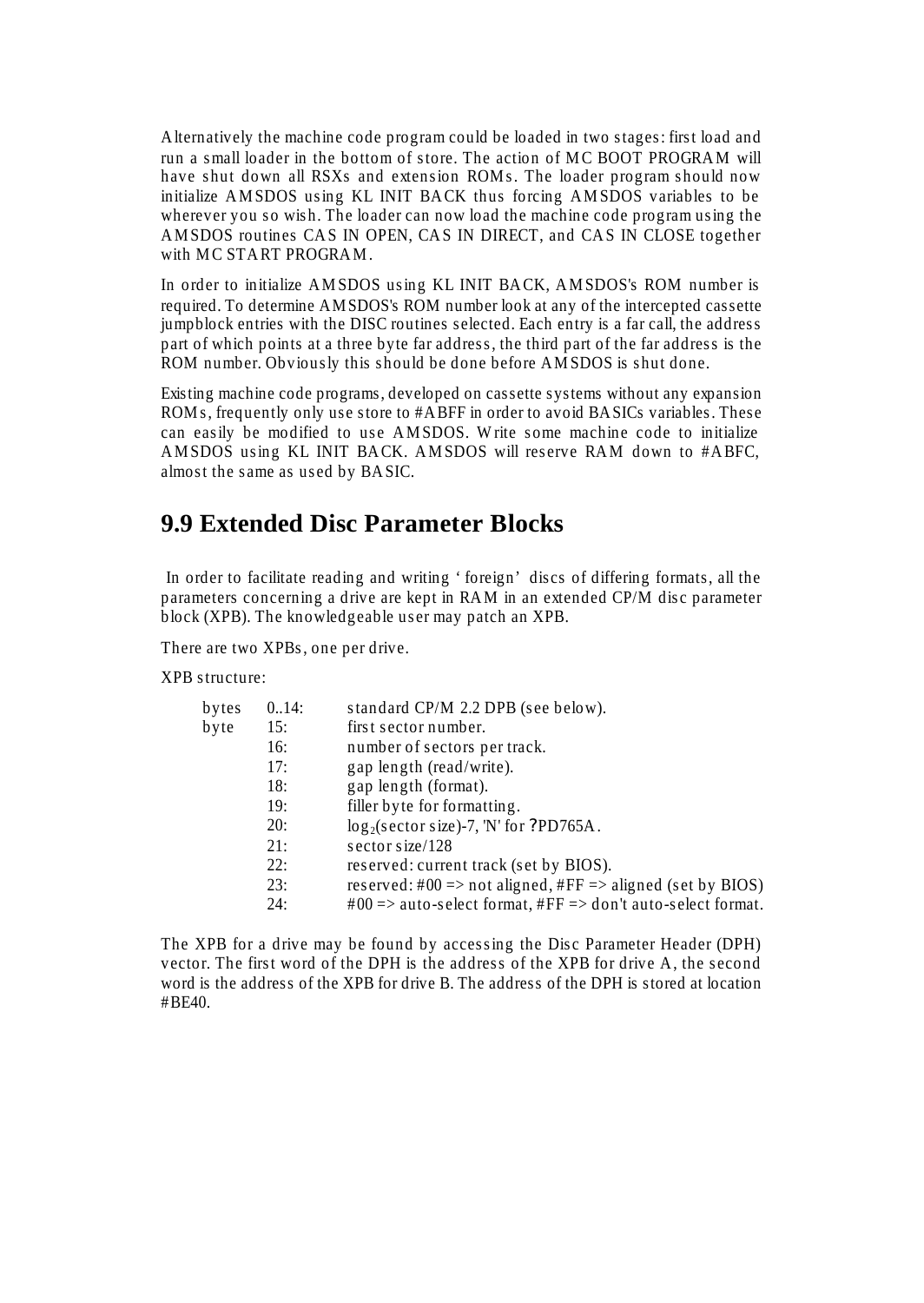The values stored in the standard CP/M 2.2 DPB (Disc Parameter Block) are often derived from the data block allocation size, BLS, which is the number of bytes in a block and which may be 1024, 2048, 4096, 8192 or 16384. The value of BLS is not stored in the DPB but it may be deduced from the values stored there. CP/M plus has a slightly different DPB. The CP/M 2.2 DPB is laid out as follows:

| bytes | 0.1   | $(SPT)$ :   | Total number of 128 byte records on each track.                                                                                           |
|-------|-------|-------------|-------------------------------------------------------------------------------------------------------------------------------------------|
|       | 2     | (BSH):      | $log_2BLS-7$ .                                                                                                                            |
|       | 3     | (BLM):      | BLS/128-1.                                                                                                                                |
|       | 4     | (EXM):      | If DSM<256 then BLS/1024-1 else BLS/2048-1.                                                                                               |
|       | 56    | (DSM):      | Total size of disc in blocks excluding any reserved<br>tracks.                                                                            |
|       | 78    | (DRM):      | Total number of directory entries -1.                                                                                                     |
|       | 9.10  | $(ALO/1)$ : | Bit significant representation of number of<br>directory blocks $(\text{\#}0080 \Rightarrow 1, \text{\#}00C0 \Rightarrow 2 \text{ etc}).$ |
|       | 1112  | $(CKS)$ :   | Length of checksum vector. Normally DRM/4+1<br>but if checksumming is not required then 0.                                                |
|       | 13.14 | $(OFF)$ :   | Number of reserved tracks. This is also the track<br>on which the directory starts.                                                       |

The XPBs for the different formats are initialized as follows:

### **System format**

| 36    | records per track             |
|-------|-------------------------------|
| 3     | block shift                   |
| 7     | block mask                    |
| 0     | extent mask                   |
| 170   | number of blocks-1            |
| 63    | number of directory entries-1 |
| #00C0 | 2 directory blocks            |
| 16    | size of checksum vector       |
| 2     | reserved track                |
| #41   | first sector number           |
| 9     | sectors per track             |
| 42    | gap length (read/write)       |
| 82    | gap length (format)           |
| #E9   | filler byte                   |
| 2     | $log_2$ (sector size)-7       |
| 4     | records per track             |
| 0     | current track                 |
| 0     | not aligned                   |
| 0     | do auto select format         |